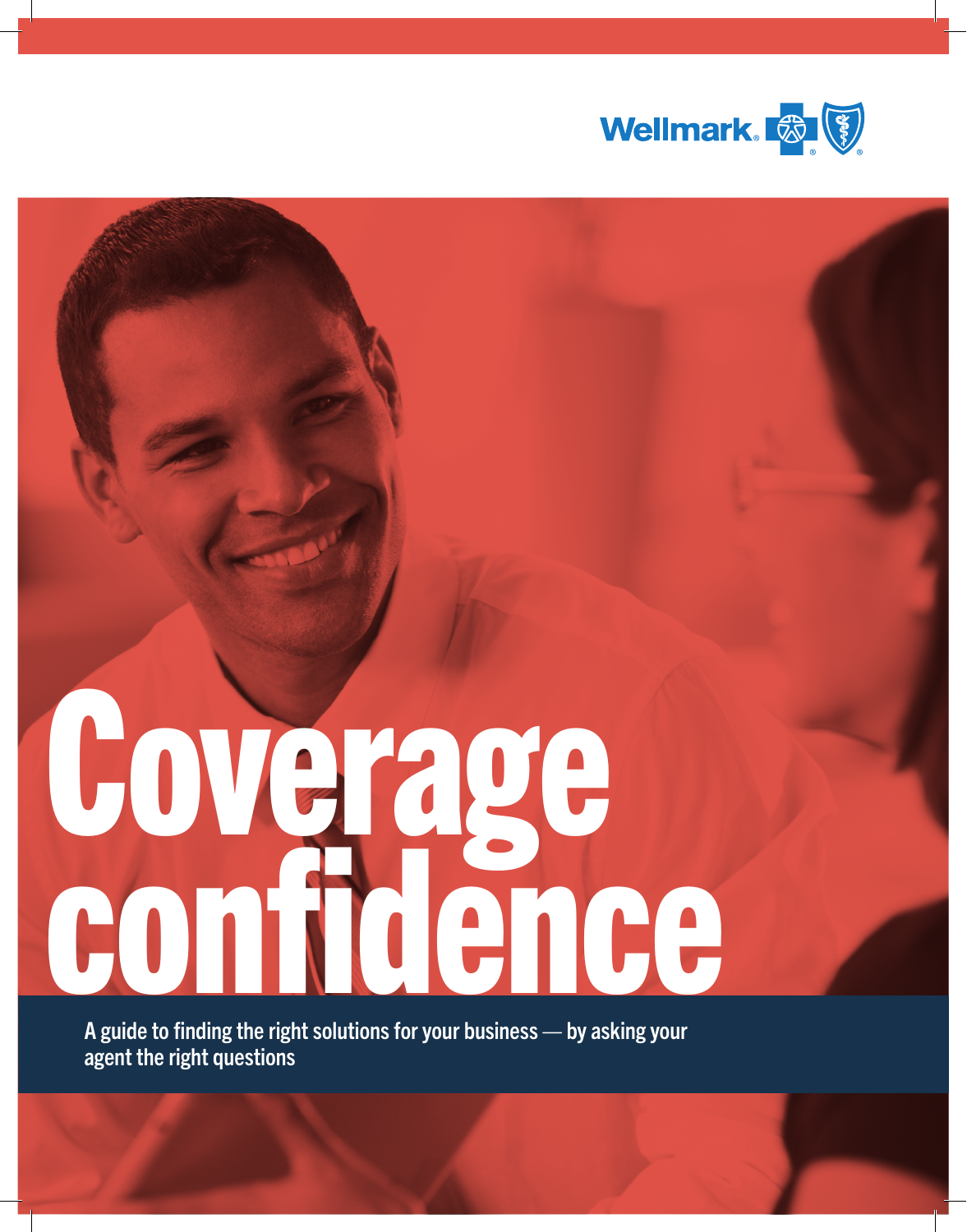# Consider the following as you discuss coverage options with your agent:

#### Network type

#### Where do my employees live and work?

Discuss how a state, blended or national network could best meet their needs. No matter the network, your employees can access a large and flexible network of providers.



#### Wellmark Blue HMOSM

If your employees live and work in Iowa, state-based networks may be a good fit — and offer out-of-network coverage for emergencies. Our HMO offers care from more than 29,000 health care providers across all 99 Iowa counties, plus the counties that border our state.<sup>1</sup>

# State + select national

#### Wellmark Blue POSSM

Point-of-Service (POS) offers pricing relief and in-state coverage like an HMO, but gives employees flexibility to self-refer and go out of network for major, unforeseen, complex conditions.



#### Wellmark Blue PPOSM

A national network may fit employees who work or travel across the country on a regular basis. PPO offers access to an extensive statewide network and a national network of providers through the BlueCard® PPO program. This gives employees access to more than 1.7 million unique, in-network providers throughout the United States.[2](#page-1-1)

In general, the more local the network, the less you and your employees pay. All network options cover emergency and accidental injuries, even if they're out-of-network.

#### Plan type

#### What's best for me and my employees?

With meaningful choice among plan metallic tiers, deductibles, out-of-pocket maximums and benefits, you can select the plan design that matters most to you and your employees.



## **BlueSimplicity**SM

An innovative health plan that assigns fixed amounts your employees will pay based on the level of service received, giving them the security of knowing how much a service or procedure will cost before they seek care.



The most familiar type of plan that offers predictable copays for common health care expenses; for other services, deductibles and coinsurance may apply.



Modified

Modified plans are similar to traditional plans, but *eliminate* coinsurance entirely.



# Primary plans

Primary plans have lower copays available to incentivize employees to seek care from their primary care provider first.



#### High-deductible health plans

HDHPs are designed to encourage employees to engage in their health care and are compatible with a health savings account for added value.

Consider what type of plan and tier type might benefit your employees most based on their age range, services needed and financial situations.

<span id="page-1-0"></span><sup>1</sup> Wellmark Blue Cross and Blue Shield network numbers as of January 2021.

<span id="page-1-1"></span><sup>2</sup> Provider Data Repository (PDR), January 2021. From national BlueCard PPO portion of the network reporting services (NRS) extract of PDR data. The data is limited to records in Plans' licensed service.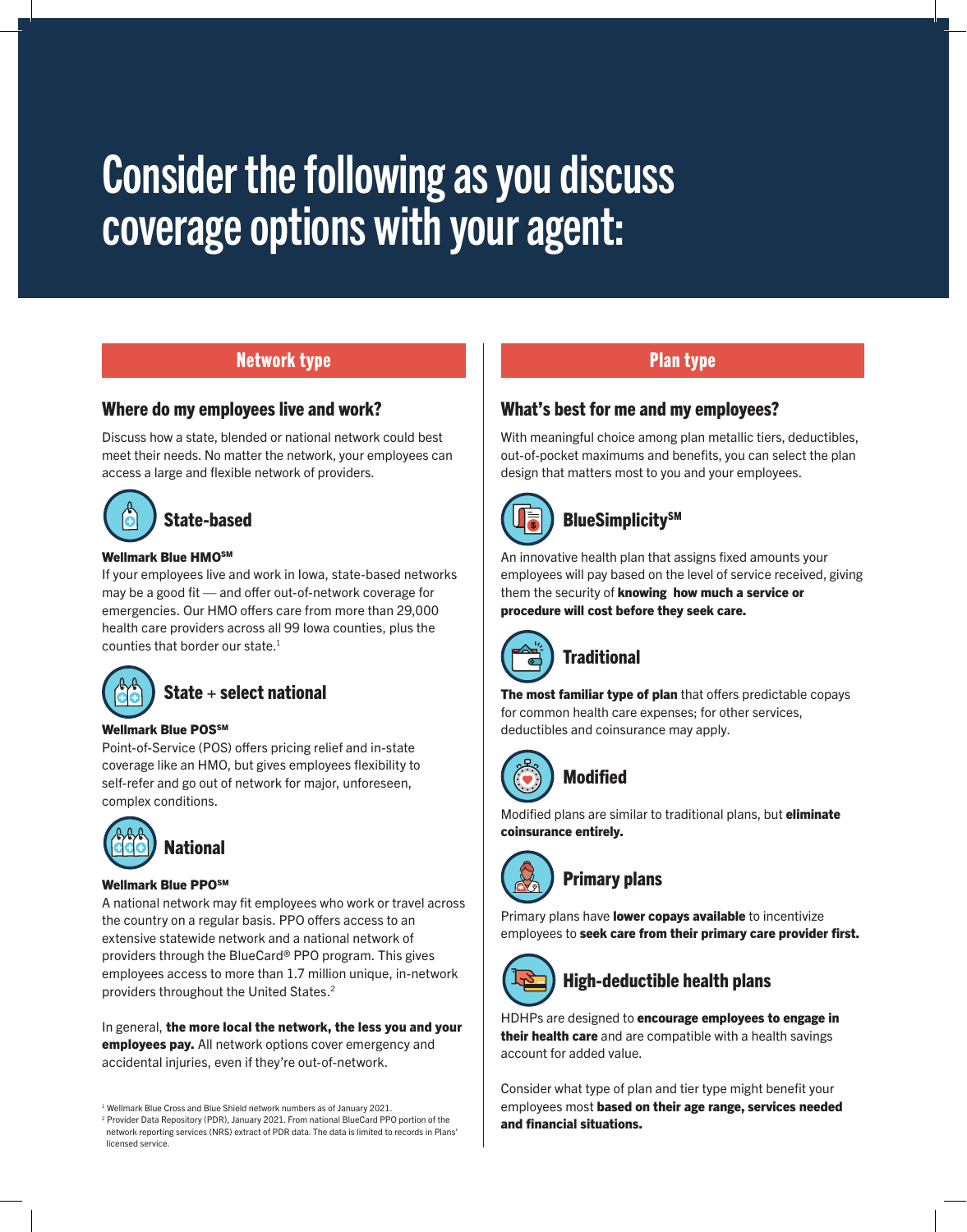Use this guide as a starting point for discussions with your agent about which solutions are best for you and your employees.

Our broad networks, diverse plan types, specialty benefit offerings and market-leading tools provide real value and are why 8 in 10 Iowa small businesses trust Wellmark Blue Cross and Blue Shield for their coverage.

#### Specialty benefits

#### Should I include dental and vision benefits for my employees? How much should I contribute?

Specialty benefits are critical in helping attract and retain great employees. Discuss if and how you can provide these popular benefits without any additional cost to you.

#### $\mathcal{R}$ Blue DentalSM

Regular preventive dental care keeps your employees' teeth healthy and can help prevent future problems while giving them peace of mind that cavities, oral surgery, root canals and even orthodontics are covered.

With Blue Dental, your employees can receive preventive and diagnostic care even if they've met their benefit maximum, while counting on reliable dental coverage from more than 1,600 dentists across Iowa.



#### Avēsis Vision coverage

With 35 years of experience and access to more than 104,000 **vision providers nationally, Avesis offers your employees** comprehensive vision coverage, with two options to choose from that both include:

- Eye exams
- Frames
- Standard plastic lenses
- Contact lenses
- Lens options

Discounts are also available on services such as LASIK surgery, as well as additional eyeglasses, sunglasses, and additional lens options.



#### Amplifon Hearing Health Care<sup>™</sup>

When your employees select vision coverage through Avēsis, they also get discounted hearing care services through Amplifon Hearing Health Care™ as an added benefit.

#### Real value

#### What's included in my coverage?

Wellmark has built an 80-year reputation in lowa delivering real value to employers and employees. This includes:



#### Virtual visits

Coverage through Doctor On Demand® is included so employees can virtually see a doctor on their schedule at a lower cost than an office visit.



#### Blue Distinction® Centers

With Blue Distinction Centers, your employees get access to specialized care from facilities that are recognized for delivering exceptional care and results.



#### Market-leading employer tools and services

*Employer Connection, Blue@WorkSM*, *News from BlueSM* and COBRA/State Continuation Services are available to help administer your employee benefits and get insights to keep employees happy and healthy.



#### Market-leading member tools and services

Your employees get easy-to-use tools, resources, and insights to help them manage health care spending and live a healthier life — ultimately helping your bottom line. These include:

- mvWellmark<sup>®</sup>
- BeWell 24/7SM
- Blue365®
- *• BlueSM*
- Advanced Care program
- Pregnancy Support program
- Rare Condition Management program
- Wellness Center